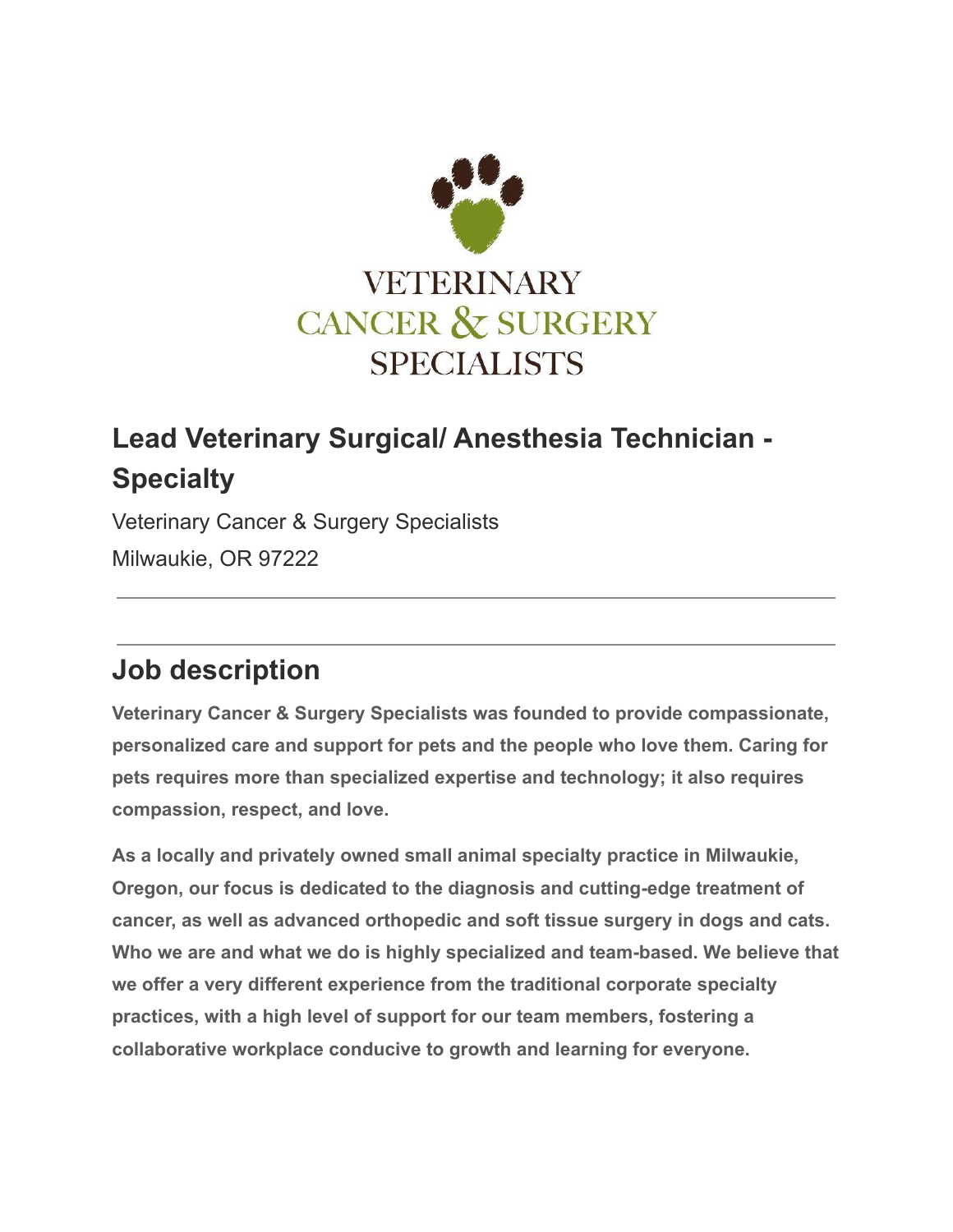**Our core values are at the foundation of our culture, and include: Empathy, teamwork, efficiency and communication in a culture of giving and service. We have created an environment that strives to provide a balanced lifestyle for our team. We are open Monday through Friday, with no nights, weekends or holidays, and offer a standard four day work week. We also offer a comprehensive benefits package which includes outstanding medical/ dental/ vision plans, retirement/ flexible spending, generous paid time off, profit sharing, and more.**

**We are seeking a full-time certified veterinary technician to work alongside our two board-certified surgeons and to lead our surgery and anesthesia department. Due to the complex surgeries we perform ( a wide range of oncologic surgeries, orthopedic surgeries and abdominal/thoracic procedures) an experienced and confident anesthetist is a must. Often our patients are high risk and require critical anesthetic monitoring. In order to assist our teams achieve the best outcome our practice utilizes state of the art diagnostic tools including: complete in-house lab work, digital radiology, fluoroscopy, CT imaging, arthroscopy, and more.**

**The Lead Surgery/Anesthesia Veterinary Technician at VCSS, is considered a core member of our leadership team and is integral to daily success. Strong leadership skills will be used to help manage and prioritize daily consultation and surgical appointments, organize daily anesthesia and operating room procedures, facilitate team scheduling and development, as well as assisting with ensuring that our core values and practice culture are upheld. As a highly specialized technician, you will be leading by example providing exceptional care for each of our patients.**

**You will be supported by our knowledgeable and kind doctors, an experienced practice manager, two other department leads and an enthusiastic and passionate team. Come join us!**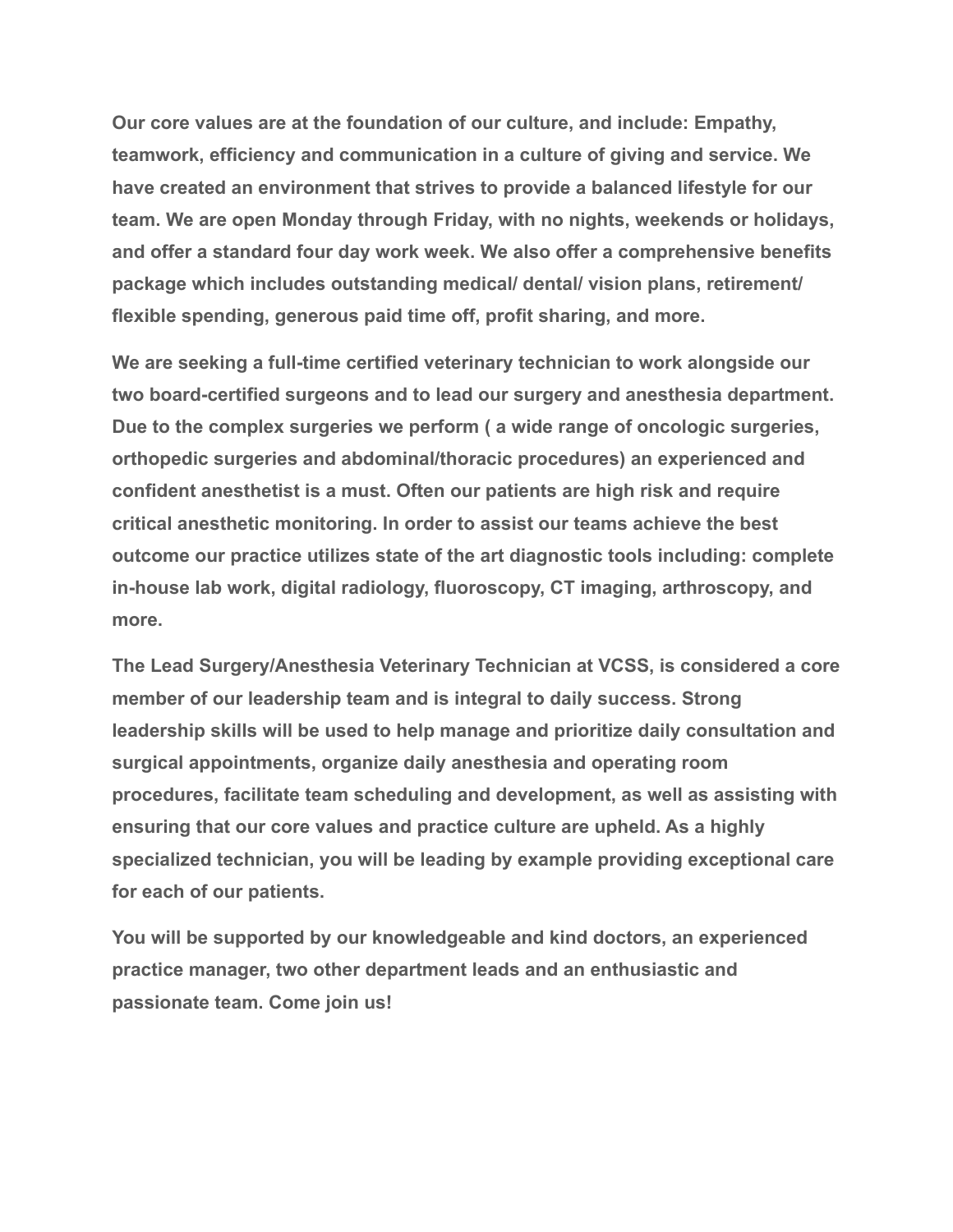#### Requirements:

- A minimum of 5 years of practicing CVT experience
- 2 years minimum experience in specialty veterinary medicine
- Preference given to candidates with Veterinary Technician Specialist certification (Anesthesia/Analgesia, Surgery, or Critical Care)
- 2 years leadership experience
- Experience with advanced anesthesia and analgesia
- Strong organizational skills to help plan, prioritize and collaborate effectively
- Strong communication skills to enable respectful and successful lines of communication among team members and all hospital staff, and with pet parents
- Calm demeanor and ability to adapt to rapidly changing situations
- A keen interest in continuing to develop both individually as a technician and facilitating team member growth.
- A positive, enthusiastic and friendly demeanor, with a results-driven mindset.
- Current Oregon CVT license in good standing, or the ability to obtain one within 30 days of employment.
- Full Covid-19 vaccination required, with maintenance of vaccine status at all times according to current state and federal guidelines

#### Preferred Qualifications:

### **VTS in Surgery or Anesthesia/Analgesia strongly preferred.**

- Exposure to, or certification in, Fear-Free animal handling techniques and philosophies
- Experience with oncologic surgeries and procedures
- Experience with advanced orthopedic and soft tissue surgeries
- Experience with Cornerstone software is a plus

#### **Benefits**

- Health/dental/vision insurance
- Health savings account
- Paid time off
- Paid holidays
- $401(k)$
- Employee pet care discount
- Flexible schedule/four day work week
- No night, weekend or holiday hours
- License fee reimbursement